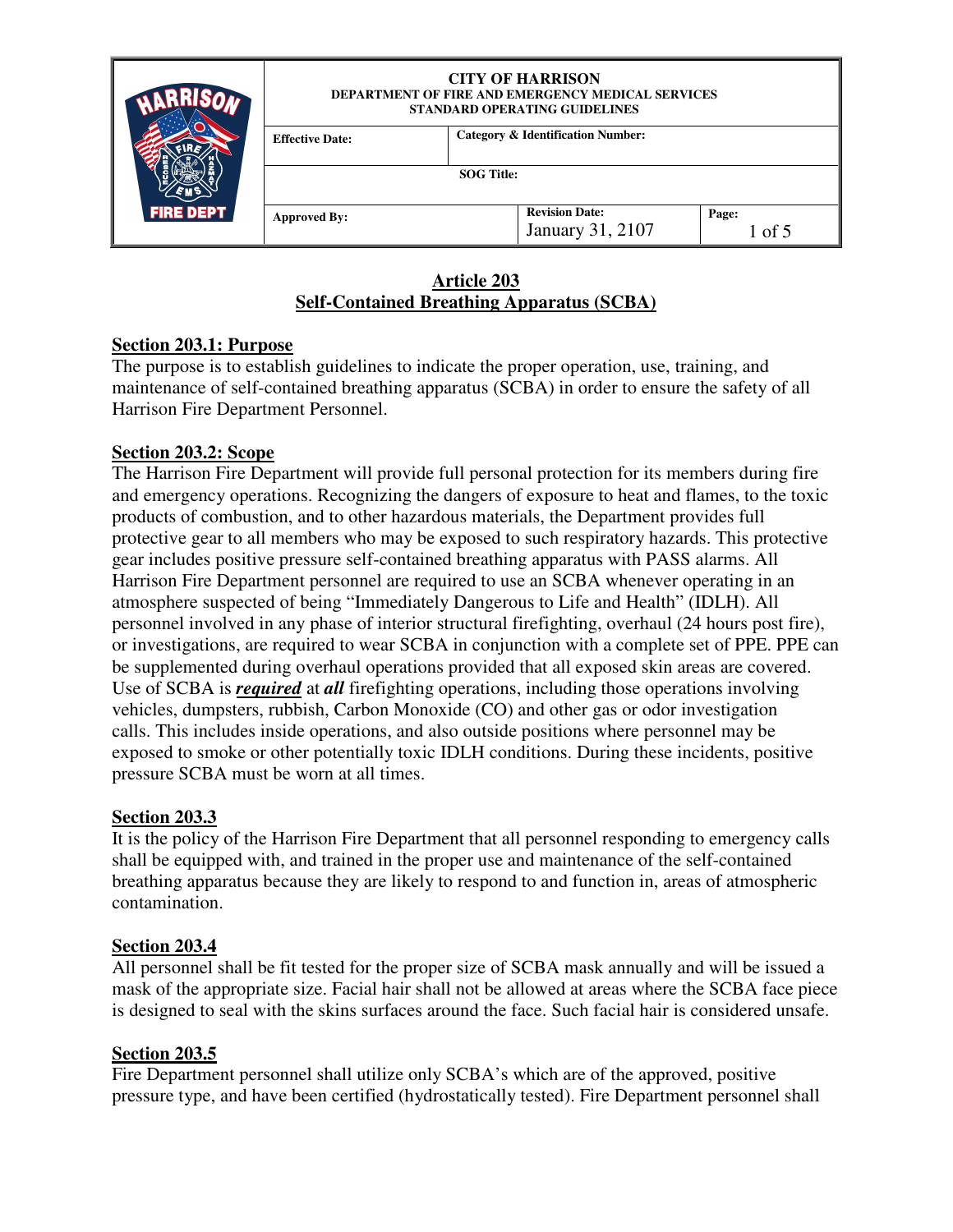|                  | <b>CITY OF HARRISON</b><br><b>DEPARTMENT OF FIRE AND EMERGENCY MEDICAL SERVICES</b><br>STANDARD OPERATING GUIDELINES |                                              |                     |  |
|------------------|----------------------------------------------------------------------------------------------------------------------|----------------------------------------------|---------------------|--|
|                  | <b>Effective Date:</b>                                                                                               | <b>Category &amp; Identification Number:</b> |                     |  |
|                  |                                                                                                                      | <b>SOG Title:</b>                            |                     |  |
| <b>FIRE DEPT</b> | <b>Approved By:</b>                                                                                                  | <b>Revision Date:</b><br>January 31, 2107    | Page:<br>$2$ of $5$ |  |

utilize SCBA's as part of their overall personal protective equipment. Only pure, certified, compressed air shall be used to fill the air cylinders of Fire Department SCBA's. Cylinders shall be filled and maintained in accordance with these guidelines. SCBA air cylinders shall be pressurized between 4000 and 4500 psi. The minimum acceptable air pressure for a stored SCBA air cylinder is 4000 psi. Any time a cylinder is found with less than 4000 psi, it will be recharged.

#### **Section 203.6**

At the beginning of each shift, all employees *SHALL* check PSI in their SCBA, and conduct user seal checks on their SCBA face piece. Members shall use either the positive or negative pressure checks. Fire Department SCBA's shall be inspected during each training session, before and after each use. Inspection shall consist of full function test including donning mask and drawing air. Personnel Shall check that all gauges and electronics are in proper working order. Additionally, each breathing apparatus will be cleaned after each use and stored in a "ready-touse" fashion, which includes all straps being fully extended, untwisted, and properly stored on each apparatus. SCBA's and face piece SHALL be cleaned with clean warm water. At no time, shall cleaning products containing alcohol, hydrocarbons, or solvents be used to clean SCBA's or face piece. SCBA's or their component parts, which are observed to be worn, defective, or damaged, shall be removed from service immediately, and a suitable replacement SCBA or part shall be provided as soon as possible. It shall be the responsibility of each member to document required repairs, or damage on the SCBA repair form located in Fire Manager Forms Section.

#### **Section 203.7**

SCBA's and their spare air cylinders shall be secured to Fire Department apparatus and vehicles in such a manner as to be readily available for quick operations; yet shall be well secured enough to prevent injuries to personnel or accidental damage to apparatus and/or equipment. Fire Department policy shall be to provide a minimum of one (l) SCBA and one (1) spare air cylinder for each member assigned to a particular piece of fire apparatus or emergency vehicle.

#### **Section 203.8**

Only personnel in good health and physical condition shall don a SCBA. It is each person's responsibility to be physically and mentally prepared to enter confined, hazardous, and stressful areas. If at any time, you feel you are overexerted, ill, mentally or physically unable to carry out assignments, notify Incident Command/Officer or Acting Officer immediately. **NEVER GO INTO A HAZARD IF YOU ARE NOT PHYSICALLY AND/OR MENTALLY PREPARED.** Each person will use their SCBA under conditions specified by these guidelines, and in accordance with the training they receive. In addition, the SCBA shall not be used in a manner for which it is not certified by its manufacturer.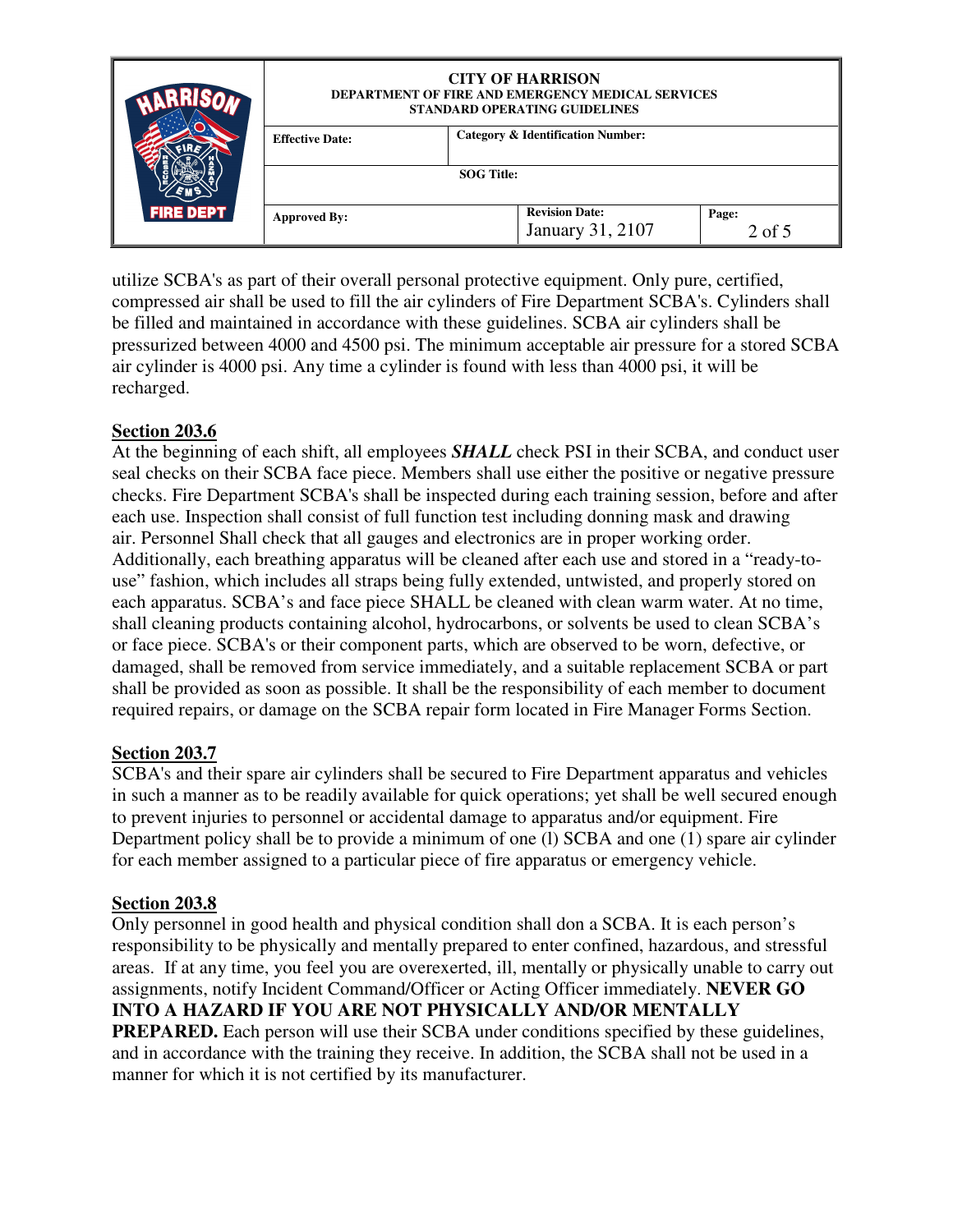| <b>FIRE DEPT</b> | <b>CITY OF HARRISON</b><br><b>DEPARTMENT OF FIRE AND EMERGENCY MEDICAL SERVICES</b><br><b>STANDARD OPERATING GUIDELINES</b> |                                              |                  |                 |
|------------------|-----------------------------------------------------------------------------------------------------------------------------|----------------------------------------------|------------------|-----------------|
|                  | <b>Effective Date:</b>                                                                                                      | <b>Category &amp; Identification Number:</b> |                  |                 |
|                  |                                                                                                                             | <b>SOG Title:</b>                            |                  |                 |
|                  | <b>Approved By:</b>                                                                                                         | <b>Revision Date:</b>                        | January 31, 2107 | Page:<br>3 of 5 |

### **Section 203.9**

When donning a SCBA, members will always work in pairs. Apparatus and equipment can and will malfunction without notice. Under no circumstances will any member of Harrison Fire Department enter a confined or contaminated area by themselves.

Under no circumstances will any part of the SCBA and/or its associated components be tampered with, modified, or otherwise adjusted for any reason than its intended use, nor will any safety features be bypassed. Only certified personnel shall repair the SCBA.

#### **Section 203.10: Responsibility**

The Fire Chief or his designee has the overall responsibility for providing a proper respiratory protection system within the Department and is responsible for overall management of the respiratory protection system.

The appointed SCBA officer is responsible for ensuring that SCBA's are properly maintained and repaired, and that an adequate number of SCBA's are available for use by departmental personnel.

The Officer and Training Officer are responsible for ensuring that Harrison Fire Department personnel meet minimum training standards relating to the operation of SCBA's and that there is adequate, regular and standardized SCBA training provided to each member of the fire department.

Incident Commanders have the overall responsibility, at emergency incidents, for ensuring that proper respiratory protection is both provided to, and utilized by, Fire Department personnel.

All personnel are responsible for ensuring that these Fire Department SCBA policies are adhered to at all times by all members.

All Fire Department members are directly responsible for their personal safety and shall utilize and maintain self-contained breathing apparatus in accordance with this policy and keeping proficient with the use of SCBA's.

Each Fire Department member shall be responsible for the proper donning/doffing, operation, and cleaning of SCBA's, outlined in this policy. This responsibility includes the reporting of worn or faulty equipment associated with SCBA's.

#### **Section 203.11: Exposure Risk Reduction**

In an effort to reduce exposures, after operating at any fire the following *SHALL* be adhered to: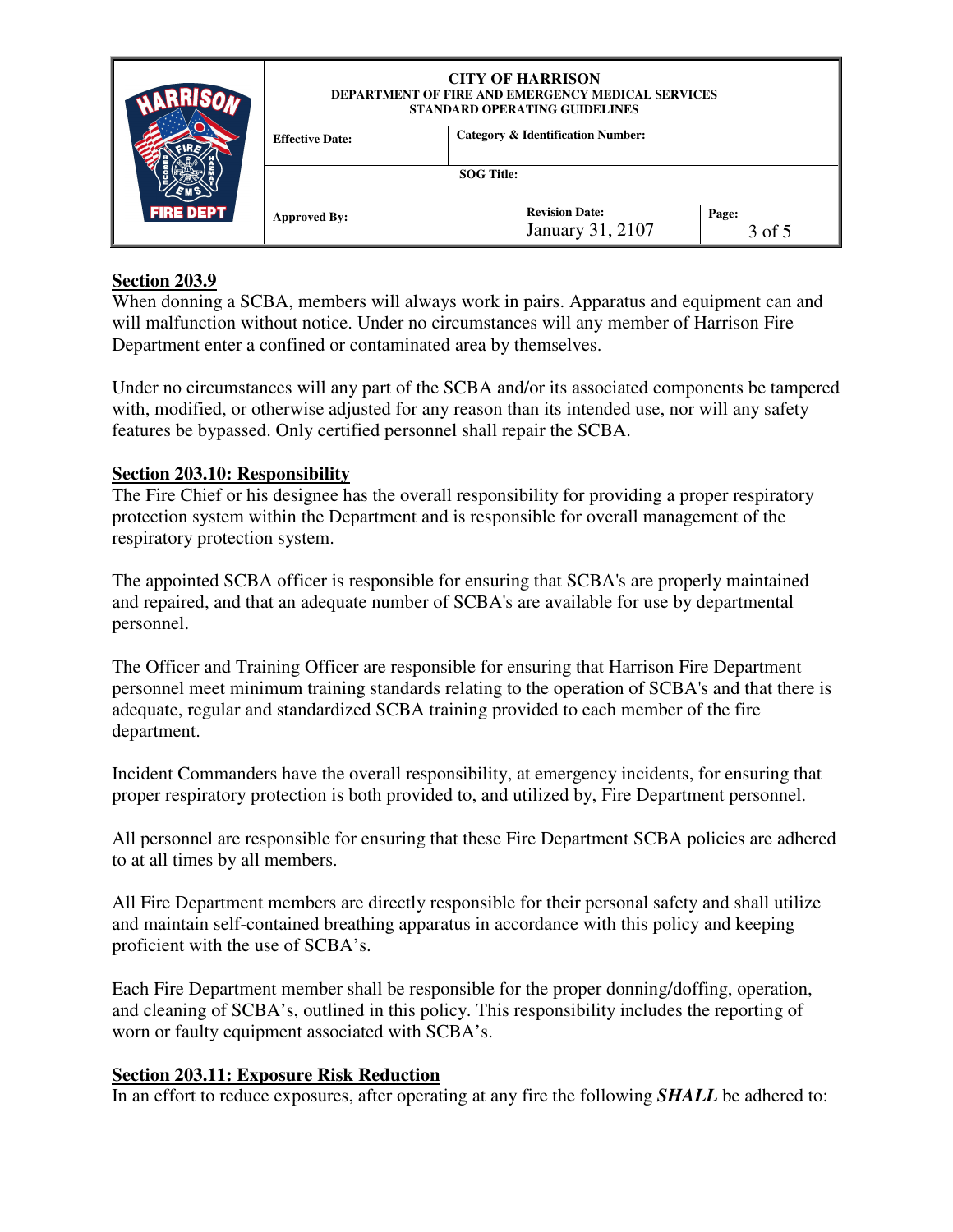|                  | <b>CITY OF HARRISON</b><br><b>DEPARTMENT OF FIRE AND EMERGENCY MEDICAL SERVICES</b><br>STANDARD OPERATING GUIDELINES |                                              |                                           |                 |  |
|------------------|----------------------------------------------------------------------------------------------------------------------|----------------------------------------------|-------------------------------------------|-----------------|--|
|                  | <b>Effective Date:</b>                                                                                               | <b>Category &amp; Identification Number:</b> |                                           |                 |  |
| <b>FIRE DEPT</b> |                                                                                                                      | <b>SOG Title:</b>                            |                                           |                 |  |
|                  | <b>Approved By:</b>                                                                                                  |                                              | <b>Revision Date:</b><br>January 31, 2107 | Page:<br>4 of 5 |  |

- a) SCBA shall be worn during any fire operation, including overhaul and investigations.
- b) All personnel shall de-con their fire gear after operating at any fire, by a light fog spray from apparatus on scene, prior to returning to your station.
- c) All areas of exposed skin should be wiped off with "baby" wipes immediately upon doffing SCBA and fire gear. Special attention should be made to the face, and neck area.
- d) Hands and face shall be cleaned prior to eating or drinking at the scene of any fire.
- e) All equipment and hose shall be cleaned prior to returning items to apparatus.
- f) All personnel should shower immediately upon returning to their respective stations.
- g) All personal clothing/uniforms shall be washed immediately upon returning from any fire.
- h) Fire gear SHALL not be worn in the living quarters at either station.
- i) Apparatus cabs SHALL be deconned upon returning to quarters following any fire.
- j) Upon returning to stations, all personnel SHALL fill out an exposure form.